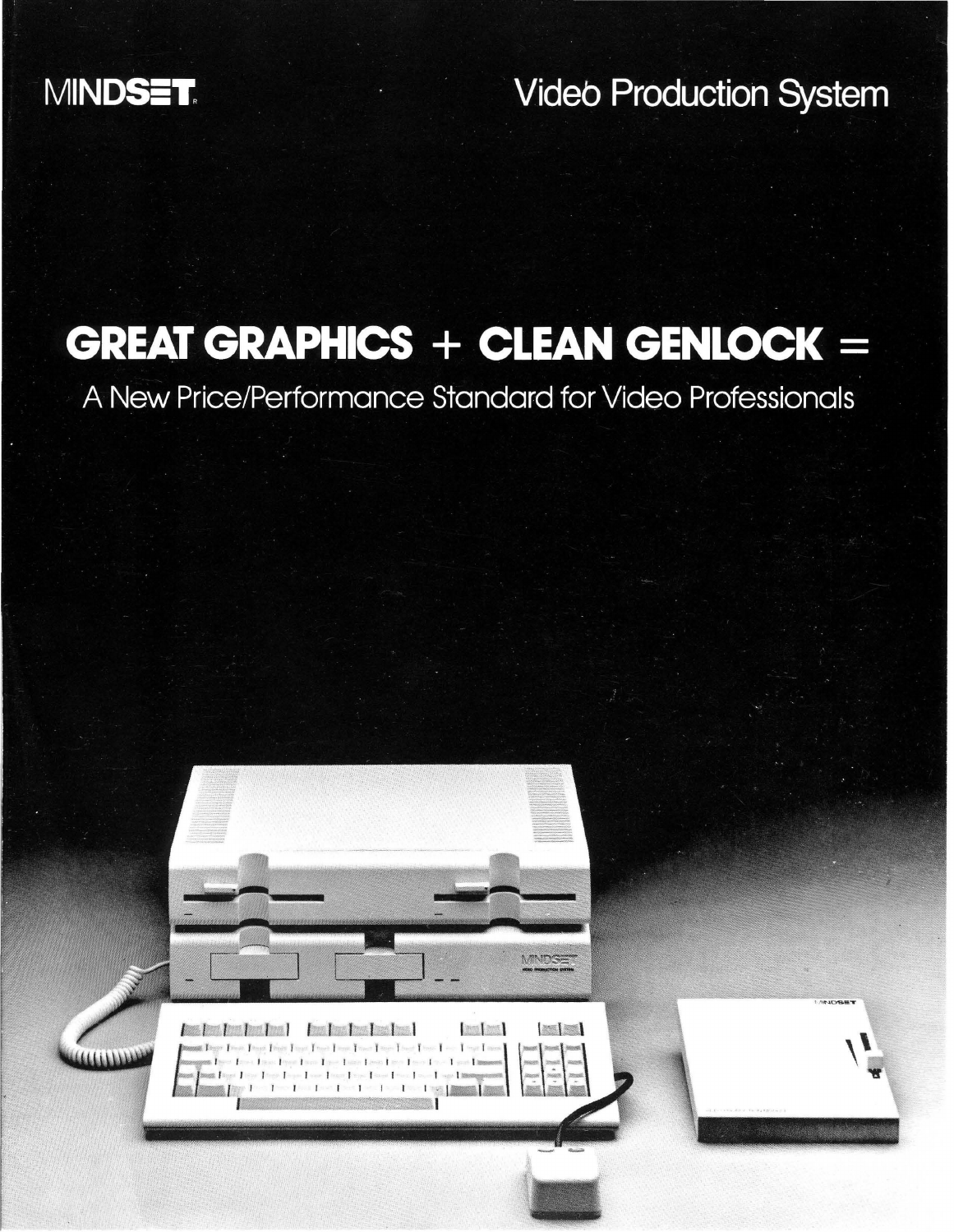A few machines can genlock. But only the Mindset Video Production System can genlock Mindset color graphics - the best in microcomputers - to any standard NTSC video source, including both broadcast and consumer Y2-inch videotape.

### **Only Mindset**

combines sophisticated yet easyto-use graphics software with a powerful, lightning-fast graphics engine. The result? Genlocking performance that's nothing short of spectacular. Instantaneous display of computer-generated text and graphics. Super-smooth scrolling. Real-time animation. And more, much more.

### **Genlock two ways**

with the Mindset Video Production System. Integrate composite computer graphics with a composite source video signal this approach gives you fade control over the graphics images and allows you to record the resulting mixture. Or overlay a composite source video signal with RGB computer graphics for razorsharp clarity.

#### **Power, versatility, and price**

come together in the Mindset Video Production System. It offers virtually all the functions and capabilities of \$50,000 systems for less than one-tenth the price.

#### **It's the cost-effective solution**

for corporate and industrial graphics studios, training centers, sales and marketing departments, retailers, educators and communicators, video professionals and demanding videophiles, even small-scale broadcasters.

# THE SYSTEM

At the heart of the Video Production System, the revolutionary Mindset Personal Computer. A new microcomputer architecture, based on custom graphics and video display coprocessors. Unprecedented speed and performance in the creation of designs and fine art, dazzling presentation graphics and custom fonts, detailed animation. And IBM PC compatibility for running today's most popular productivity software.

**• Mindset System Unit, specially** adapted for the Video Production System. 16-bit Intel 80186 central processor. Mindset's exclusive custom VLSI graphics and video display coprocessors. 32K-byte frame buffer, 32K bytes system RAM. Built-in interface to RGB, composite, and TV RF. Dual cartridge ports, each with 128K bytes ROM space. 3 I/O expansion ports for RS-232-C and hard disk interface, graphics tablet, and more. 84-key detached keyboard with connectors for Mindset Mouse and Joystick. IBM PCcompatible.

- **Mindset Expansion Unit II** (optional). Dual 360K bytes floppy disk drives. 224K bytes RAM - 256K total with System Unit. Operating system: Mindset MS-DOS. 3 additional I/O expansion ports.
- Mindset Video Production Module. RCA connectors for video input and output. 9-pin D subminiature external sync connector. Fade control leverfade also controllable through software.

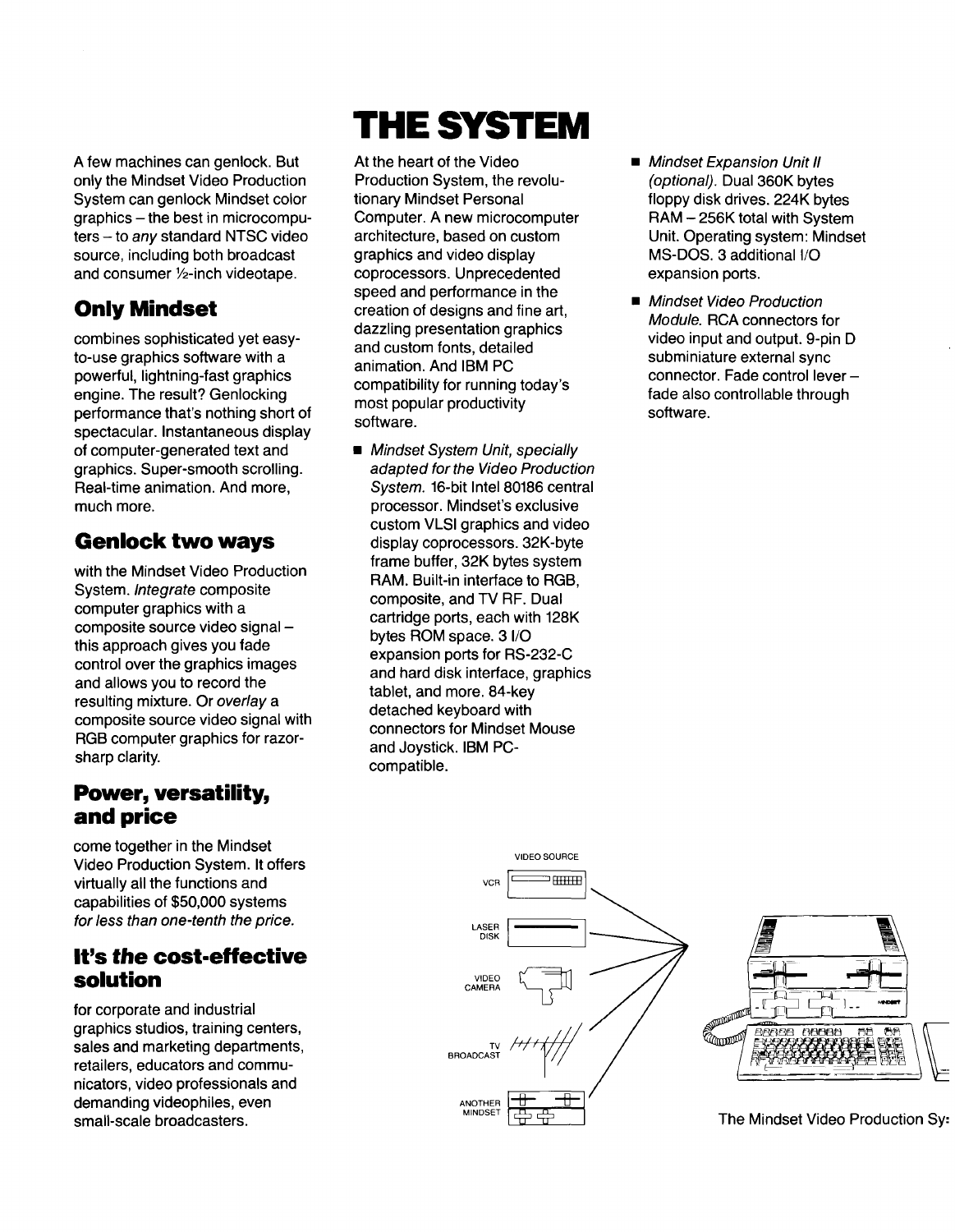# **THE SOFTWARE**

Already rich and stili growing, the Mindset software line gives computer and video artists the power to create and genlock fine art, bold and sophisticated designs, and custom fonts. Mindset also offers a set of powerful development tools for the experienced programmer or video technician who wants to create original software for the Video Production System.

#### **A Variety of Graphics Creation Programs**

**Lumena** opens up a fully-equipped computer graphics studio with 157 commands, all logically organized into 23 menus. Hundreds of colors (up to 512 in composite mode), with 16 available onscreen at anyone time. Lumena tools and techniques  $include-$ 

- variable pen and brush sizes, custom brushes, and multicolor airbrushes
- $\blacksquare$  4-way symmetry
- **selective erasing, changing and** gradation of colors
- $\blacksquare$  the ability to shift perspective and move, duplicate, rotate, and scale images



**Lumena Fonts** creates custom fonts in any size. Generate characters in hundreds of colors, at any angle, fully or partially shadowed. Add sophisticated titles to your graphics and video images, or create information screens of stunning visual impact.

**Lumena Animation** brings the speed and power of real-time animation to an affordable videographics system for the first time. Create cells that can be stored and used over and over again, and manipulate Lumenagenerated graphics with speed and simplicity.

**Designer,** the paint program for professionals, offers a powerful array of built-in tools, including 10 versatile brushes, 28 colorful strokes, 30 rich patterns. Or create your own custom tools. Add titles and other text to your graphics creations with any of DeSigner's 6 built-in fonts.

**4-Point Graphics Plus** turns presentation graphics into performance graphics. Record your 4-Point graphics as you create them, then combine and play them back as self-running animated demonstrations. Imagine the double impact of a 4-Point demonstration running smoothly and simultaneously over your video program.

#### **Plus a Video Editing Tool for Genlocking Your Mindset Graphics-**

**Mindset Video Producer,** an easyto-use, menu-driven utility program, enables you to sequence up to 5 full-screen graphic images, then manipulate them with a variety of scrolling, fading, and "pop-up" techniques.

#### **Program Development Tools**

For the developer or multiplesystem user who wants to create custom genlocking software, Mindset offers three packages to aid in the creation of original programming:

- **ISV Tool Kit, which gives** programmers access to the Mindset graphics ROM BIOS from higher-level languages such as C and Pascal, an interactive drawing tool, and additional subroutines for reading and writing graphics display files.
- **Programmer's Development** Library, which includes an MS-DOS Programmer's Reference Manual, Macro Assembler and manual, and Software Developers Guide.
- **Mindset GW-BASIC, specially** enhanced to take advantage of Mindset's graphics and animation capabilities.